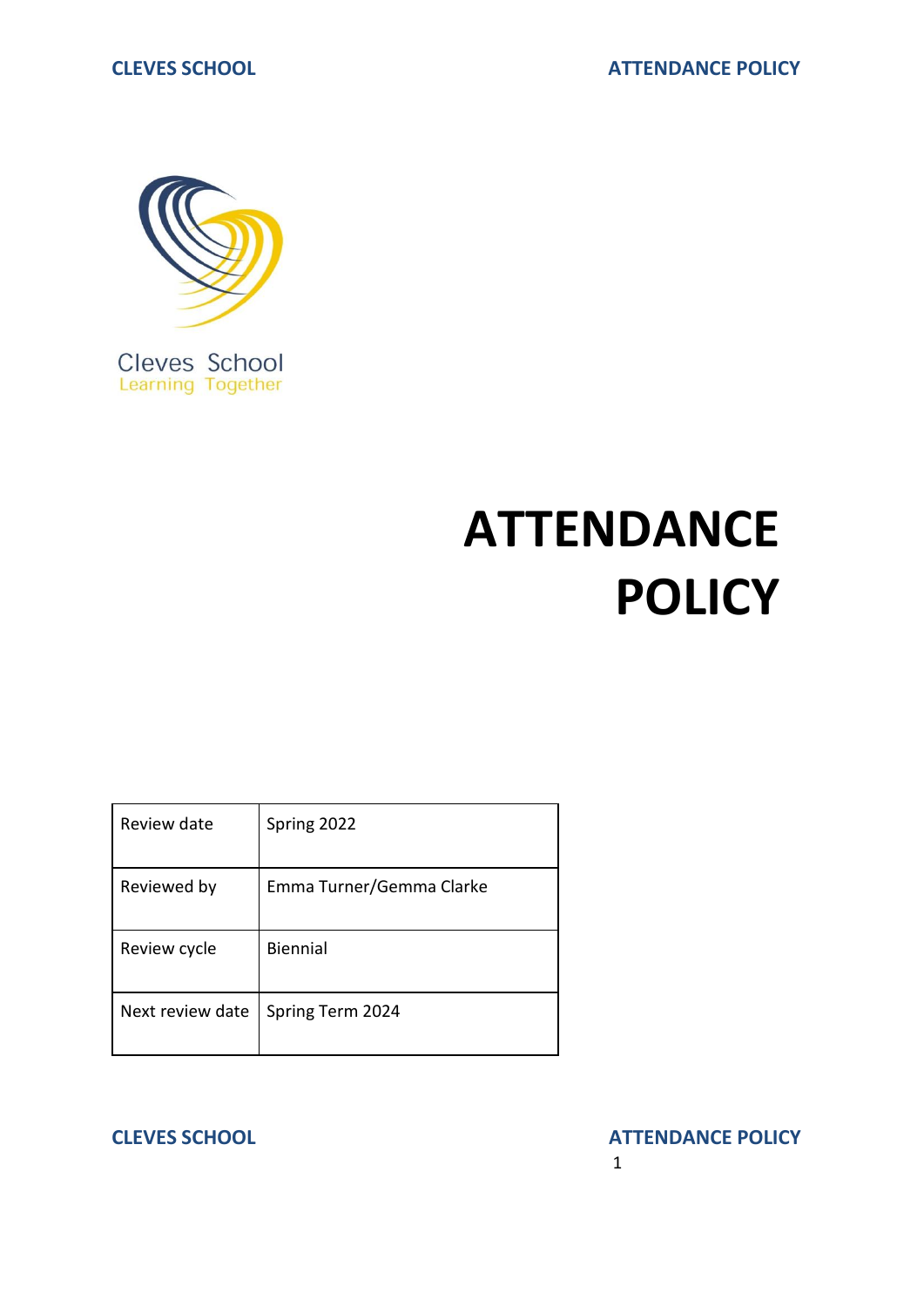# **Attendance Policy**

### **Introduction**

Cleves is a successful school and all families have a part to play in maintaining its high reputation. Children obviously need to attend school regularly and punctually. This policy makes you aware of the school's procedures and expectations as far as attendance is concerned.

### **Why regular attendance is important:**

The curriculum is very carefully planned at Cleves and any absence means that your child will have a 'gap' that it may not be possible to fill. Absence includes late arrival and early departure as well as non attendance. Research clearly demonstrates the link between regular attendance and educational progress and attainment.

### **Promoting Regular Attendance:**

All members of the Cleves community need to work together in order to ensure a high level of attendance.

### **The school undertakes to:**

- Publish this policy on our website
- Remind all regularly about attendance in the school newsletter
- Discuss attendance termly at Governors meetings
- Inform parents of any concerns promptly
- Provide a safe learning environment
- Keep regular and accurate records of AM and PM attendance and punctuality
- Monitor individual student's attendance and punctuality
- Contact parents when a student fails to attend and where no message has been received to explain the absence
- Follow up all unexplained absences to obtain explanations from parents. Although parents may offer a reason, only the school can authorise the absence. In the case of long term or frequent absence due to medical conditions, verifications from a professional or other relevant body may be requested
- Encourage good attendance and punctuality through a system of reward and recognition
- Refer irregular or unjustified patterns of attendance to the Inclusion Officer. Failure by the family to comply with the planned support set by the Inclusion Officer may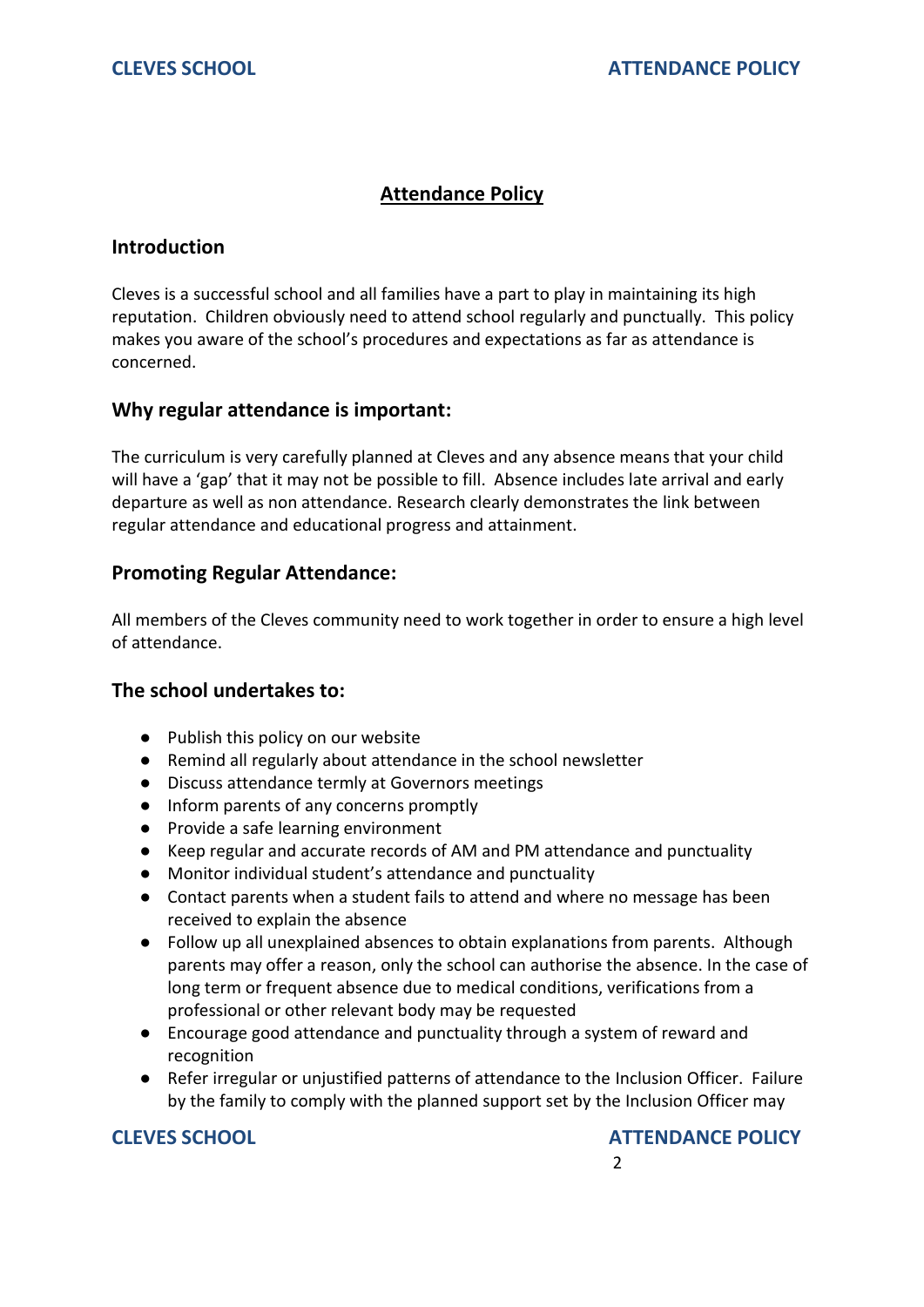result in further actions e.g.: a Penalty Notice, parental prosecution or an application for an Education Supervision order

 $\bullet$  Meet the requirements of the UN Convention – The Rights of the Child – by ensuring that whenever possible, students are consulted in all decisions that relate to them

Parents undertake to:

- Encourage regular school attendance and be aware of their legal responsibilities
- Ensure that their child arrives at school punctually and prepared for the school day
- Ensure that they contact the school on the first date of absence or if known in advance, whenever their child is unable to attend school
- Contact school promptly whenever any problem occurs that may keep their child away from school
- Notify the school immediately of any change of contact details
- Notify the school of any home circumstances that might affect the behaviour and learning of their child

### **More details on absence:**

Every half day absence from school has to be classified by the school as either **authorised** or **unauthorised**. This is why we always need to have an absence confirmed in writing.

Authorised absences are mornings or afternoons away from school for a good reason such as illness, medical/dental appointments that fall in school time, emergencies or other unavoidable causes.

Unauthorised absences are those which the school does not consider reasonable and for which no 'leave' has been given. This type of absence can lead to the school using sanctions and/or legal proceedings. Examples of such types are:

- Birthdays
- Looking after others at home
- Visiting relatives
- Taking long weekends
- Shopping trips
- Special treats
- Going on holiday teachers will NOT provide work for children
- Viewing sporting events (as opposed to taking part in pre-agreed sporting events)

School will authorise up to five days PER YEAR for stage auditions/advertisement filming and participation in sporting competitions. Any parent requesting a longer period of authorised absence for a theatre or filming opportunity will need to meet the Headteacher to discuss the opportunity. For any absence over 5 days, a catch up plan and tutor must be provided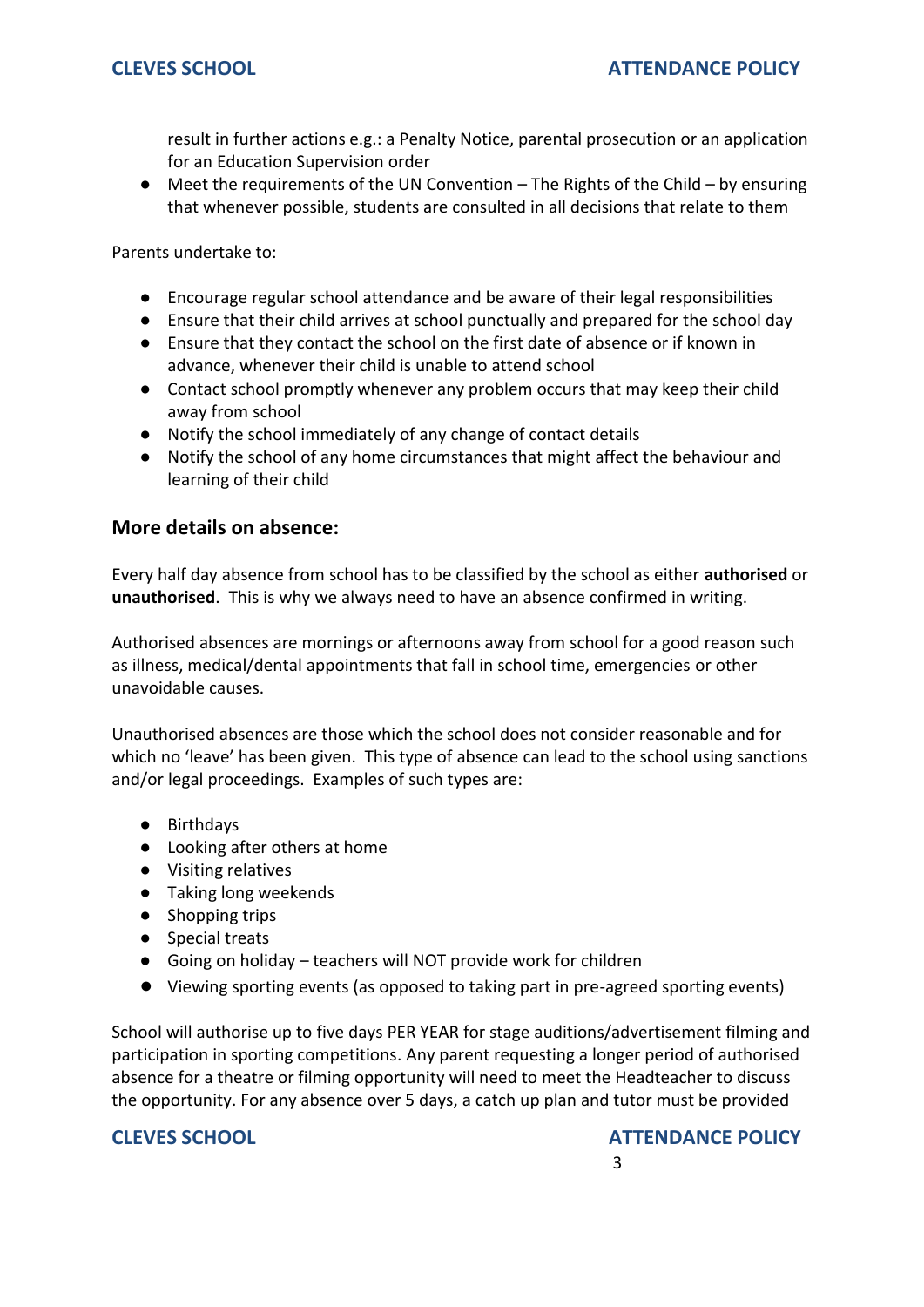by the production or film company. Permission for these must be requested via the Welfare Office or [absence@cleves.co.uk](mailto:absence@cleves.co.uk) along with evidence from the organising body.

If your child is reluctant to attend school for any reason, you should contact the school as soon as possible so that, between us, we can address the problem

# **Medical/dental appointments during school hours**

These should be notified in advance to the Welfare Officer via [absence@cleves.co.uk](mailto:absence@cleves.co.uk) and Class Teacher. Where possible (emergencies being the exception) such appointments should be kept to a minimum as many doctors and dentists offer surgeries outside of school times. However, if appointments have to be made during school hours it is expected that the pupil will return promptly after the appointment. If for some reason this is not possible, parents should contact the Welfare Officer to discuss before making the decision not to return to school.

# **Early Collection – before the end of the school day**

If in an emergency a child needs to be collected from school before the end of the day and you have not already requested the time from the Welfare Officer, please do not attempt to leave a message at Reception – all absence must be authorised by the Welfare Officer.

# **Entrance Exams/Assessment sessions**

We appreciate that some pupils will need time to sit entrance exams or assessment sessions particularly in Year 6. The local secondary schools work closely with us to minimise the disruption to our pupils and therefore you should be notified well in advance of such an appointment. A request for absence should be made in advance for each exam/assessment to the Welfare Officer, and teacher with a copy of the appointment letter to accompany the Request for Absence. It is expected that the child will return to school promptly after the session. Again, if for some reason this is not possible parents should contact the Welfare Officer to discuss the reasons before making a decision not to return to school.

It is the Welfare Officer's responsibility to monitor and authorise requests for absence and attendance. Whilst we ask that you include your class teacher in all such requests so that they are aware of any requested absence, ultimately it is the Welfare Officer's decision to authorise absence on behalf of Cleves School Governors.

# **Persistent Absenteeism**

Fortunately the vast majority of children at Cleves attend school regularly. If a child's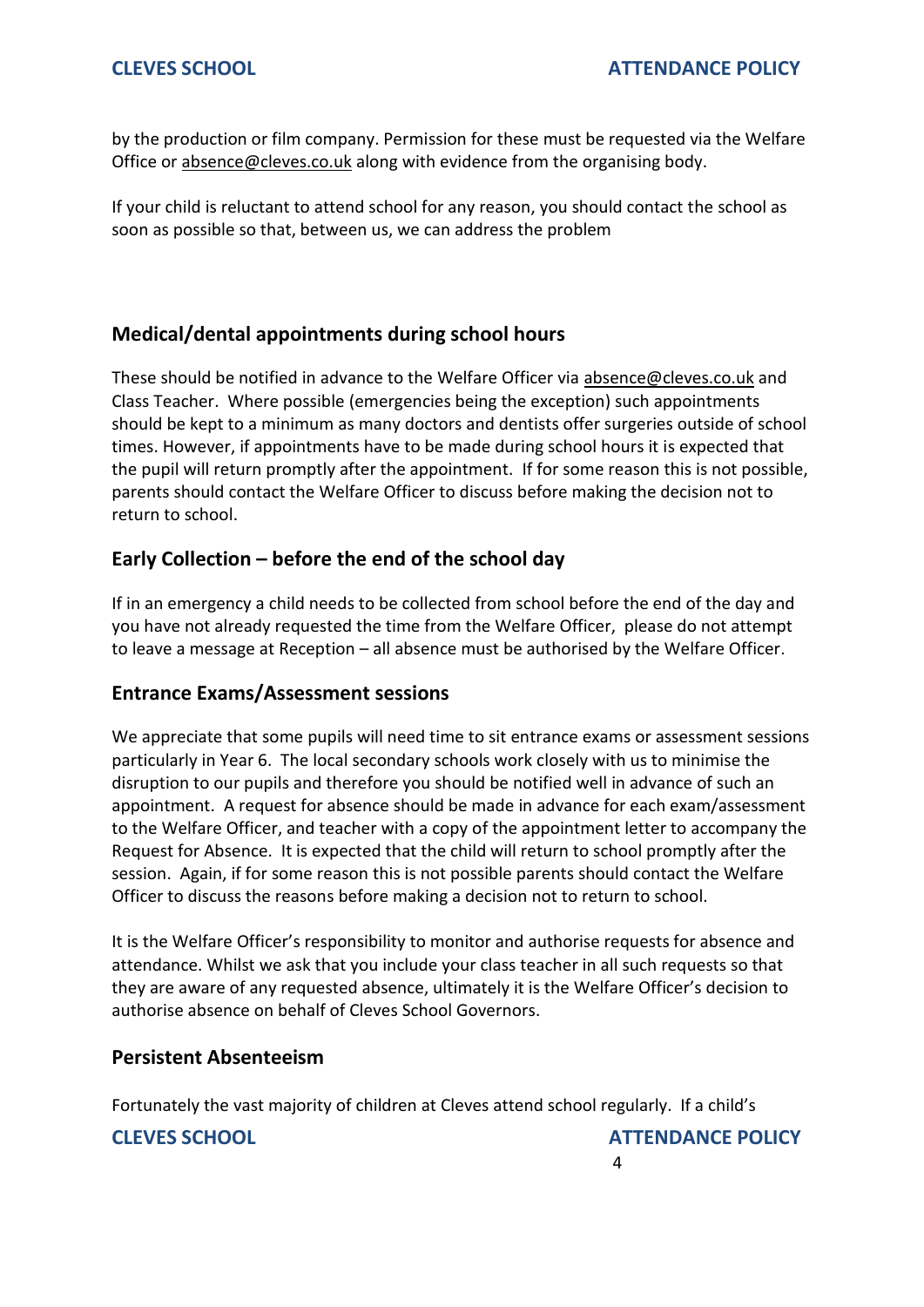attendance should fall below 90% then their absence is classed as **persistent**. You will have been informed of our concerns and remedial action will be taken. We will work with you to create an action plan to address the problem and will give you all possible support. All cases such as this are made known to the Education Welfare Officer.

## **Absence Procedures:**

If your child is absent you should:

● Contact us as soon as possible and no later than 9.30am on every day of absence by email [absence@cleves.co.uk](mailto:absence@cleves.co.uk) , telephone 01932 224300 (option 2), by written message, or in person

If your child is absent we will:

- Telephone you on every day of absence if we have not heard from you by 9.30am
- Invite you in to discuss the situation with our Welfare Officer if attendance moves below 90%

### **Contact numbers:**

It is important that we have up to date contact numbers in case we need to contact you. Please ensure that you inform the school if your numbers change.

### **Inclusion Officer:**

If there should be a problem with attendance we would expect you to contact the school at an early stage and work with us to arrive at a solution.

With a more persistent problem, the school may refer the child to the Inclusion Officer. If all levels to reduce the level of absence fail, Penalty Notices can be given or prosecutions in the magistrates' court pursued.

Leaving school during the day

- Children are not allowed to leave the premises without prior permission from the school
- Whenever possible, parents should try to arrange medical and other appointments outside of school time
- Parents are requested to confirm in writing the reason for any planned absence, the time of leaving, the expected return time and whether the student is being collected
- Children must sign out on leaving the school in the folder at Reception, and sign back in on their return
- Where a child is being collected from the school, parents are requested to report to Reception before leaving the site

**CLEVES SCHOOL ATTENDANCE POLICY** the contract of the contract of the contract of the contract of the contract of the contract of the contract o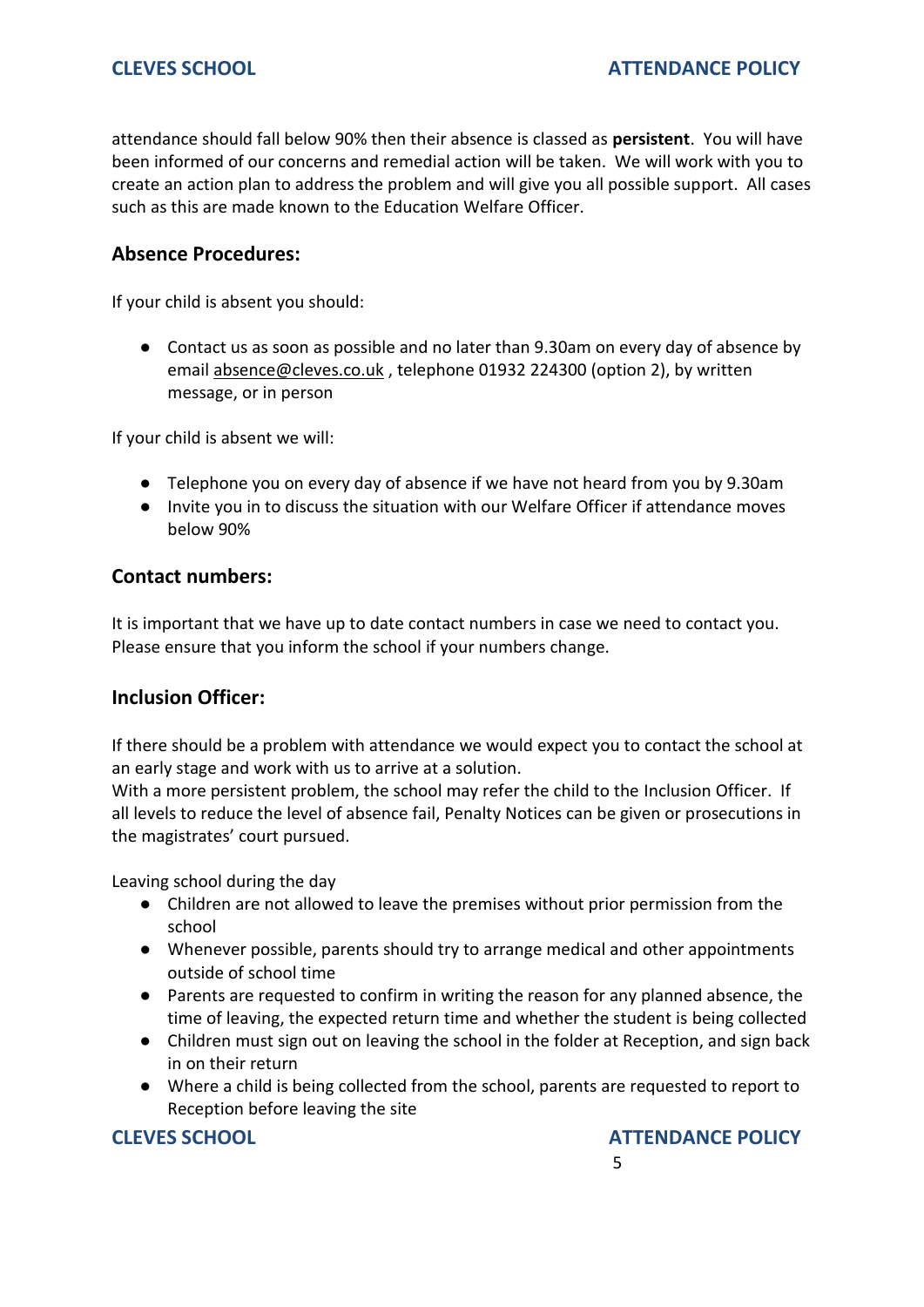● If a child leaves the school site without permission their parents will be contacted. Should the school be unable to make contact with the family it may be appropriate , in certain circumstances, to contact the Police and register the student as a missing person

### **How we manage lateness**

Children are allowed into school from 8.30am onwards unless they attend Early Risers which starts at 7.45am. Children must be in school by 8.45am. Registers are marked at 8.50am and your child will receive a late mark if they are not registered by 9.15am. The registers close at 9.15am, after this time your child will be marked as an unauthorised absence for the morning session. In the afternoon children should be in class at 1.15pm, registers are marked at 1.20pm and your child will receive a late mark if they are not registered by 1.25pm.

The Welfare Officer will contact you if your child is late persistently and the matter may be referred to the Inclusion Officer.

### **Penalty Notices**

The Inclusion Team, acting on behalf of Surrey County Council, may issue a Penalty Notice as an alternative to the prosecution of a parent/carer for their child's unauthorised absence from school, requiring the recipient to pay a fixed amount.

The amount payable on issue of a Penalty Notice is £60 if paid within 21 days of receipt of the notice, rising to £120 if paid after 21 days but within 28 days.

If the Penalty Notice is not paid within 28 days, the Local Authority must prosecute the parent/carer for failing to ensure regular school attendance under Section 444 Education Act 1996.

#### **Circumstances when a Penalty Notice may be issued**

Pupils identified by Police and Education Welfare Officers engaged on Truancy Patrols and who have incurred unauthorised absences.

#### **Unauthorised Holiday**

**The Education (Pupil Registration)(England)(Amendment) Regulations 2013, state that Head teachers may not grant any leave of absence during term time unless there are exceptional circumstances. The Head teacher is required to determine the number of school days a child can be away from school if leave is granted.**

**CLEVES SCHOOL ATTENDANCE POLICY** Where a child is taken out of school for 5 days or more and the 'leave of absence' is without

 $\sim$  6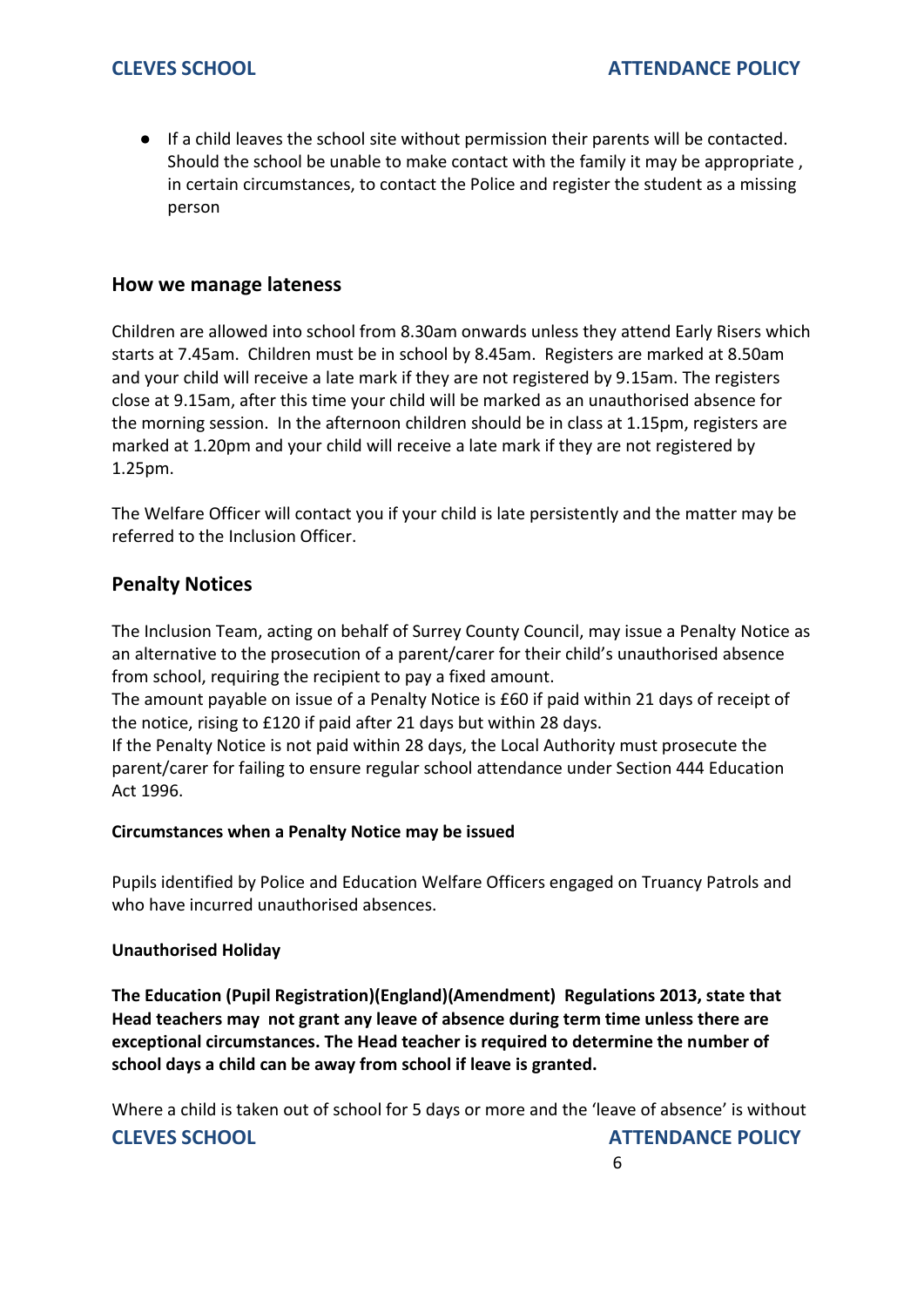the authority of the head teacher, **each parent** is liable to receive a penalty notice for **each child** who is absent. In these circumstances, a warning will not be given where it can be shown that parents had previously been warned that such absences would not be authorised and that they will be liable to receive a Penalty Notice if the leave of absence is taken.

### **Unauthorised Attendance**

The issue of a Penalty Notice will also be considered where attendance has fallen below 90% and there are no less than 10 unauthorised absences during the preceding 6 school weeks. The parents' failure to engage with supportive measures proposed by the school or education welfare of the child will be a factor when considering the issue of a Penalty Notice. Unauthorised absence will include late arrival after the close of registration without good reason.

**With the exception of unauthorised leave of absence taken in term time, parents will be sent a formal warning of their liability to receive such a notice before it is issued.**

# **Penalty Notice relating to Exclusions**

Section 103 of the Education and Inspections Act 2006 places a duty on parents to ensure that their child is not in a public place without justifiable cause during school hours when they are excluded from school. This duty applies to the first five days of each exclusion. Failure to do so will render the parent liable to a Penalty Notice. The amount payable is £60 if paid within 21 days of receipt of the Penalty Notice, rising to £120 if paid after 21 days but within 28 days. If the Penalty Notice is not paid, the recipient will be prosecuted for the offence under Section 103. Alternative education provision will be made from the sixth day of any exclusion and failure to attend such provision without good reason will be treated as unauthorised absence.

# **Failure to ensure regular school attendance**

The Police Youth Intervention Officer may also issue a penalty Notice to parent/carers who are failing to secure their child's regular school attendance and are not engaging with supportive measures to improve attendance proposed by the school or Education Welfare Officers. Before a Penalty Notice is issued, parents will be warned that they are likely to receive such a notice.

# **Attendance Target**

Our school target for attendance is 97%. We hope that you will do your best to support us in achieving this target through placing a high priority on attendance. We monitor absence termly and will address anomalies promptly.